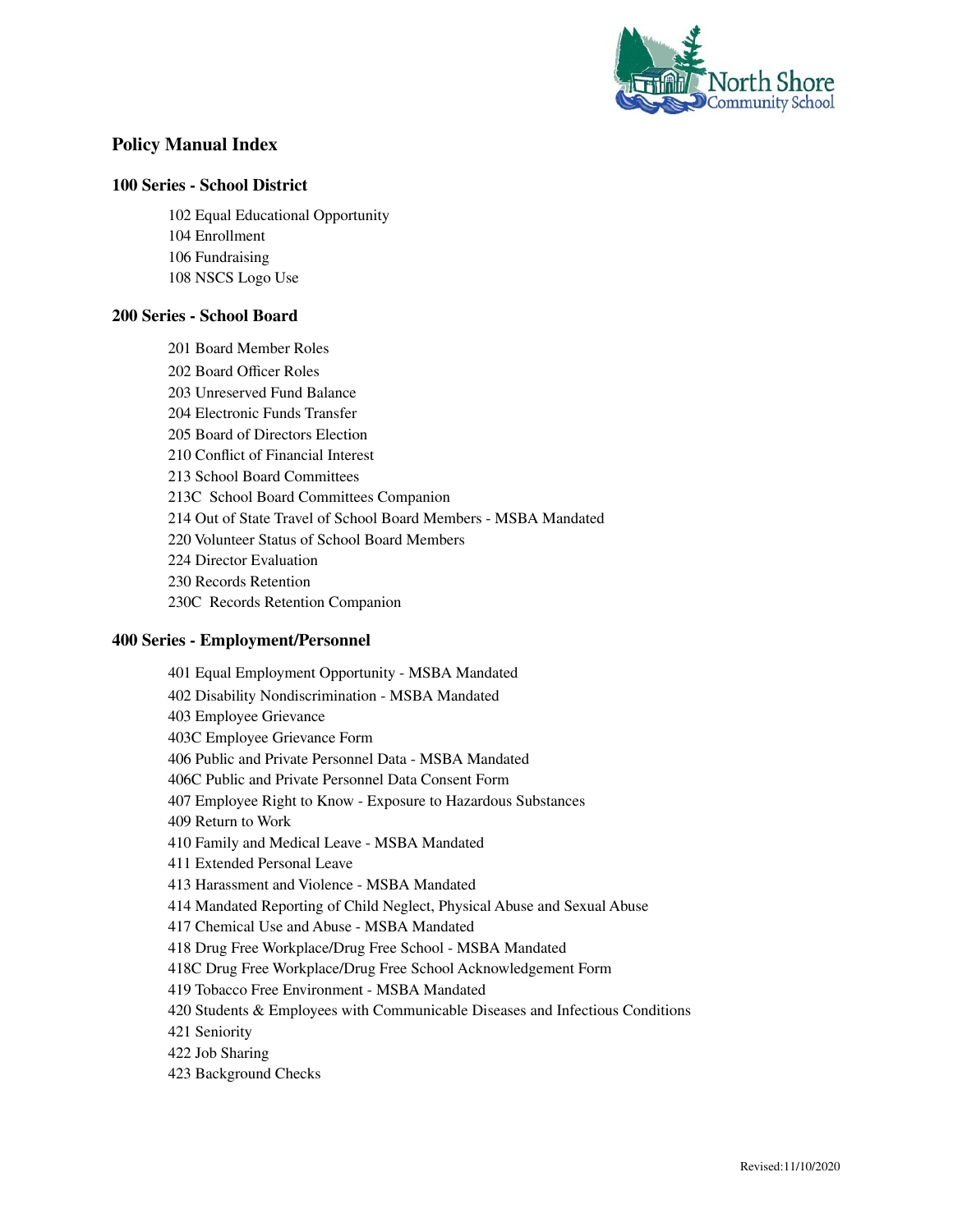### **Series 400 - Employment/Personnel Continued**

- Discipline and Dismissal of Employees
- Nepotism in Employment
- Employee Longevity
- Compensation for Extended Workday
- Licensed Employee Salary Determination
- Non-Licensed Employee Salary Determination
- Non-Exempt Employee Overtime Compensation
- School Closure Compensation
- Social Media Use
- Special Education Paraprofessional Assignments and Seniority

#### **Series - Students**

- Weapons MSBA Mandated
- Search of Student Lockers, Desks, Personal Possessions and Student's Person MSBA Mandated
- Parent Grievance Procedure
- Parent Request for a Teacher
- 504C Parent Request for a Teacher Companion Form
- Student Discipline MSBA Mandated
- Attendance
- Student in Homeless Situations
- Shared Time Programs
- Religion
- Use of Cell Phones, Digital Imaging Devices and Other Personal Electronic Devices
- Bullying Prohibition MSBA Mandated
- Protection and Privacy of Pupil Records MSBA Mandated
- Student Medications MSBA Mandated
- Student Disability Nondiscrimination MSBA Mandated
- Title IX Sex Nondiscrimination MSBA Mandated
- Internet Acceptable Use and Safety MSBA Mandated
- 524C Internet Acceptable Use and Safety Companion Form
- Hazing Prohibition -MSBA Mandated
- Staff Notification of Violent Behavior by Students
- Pledge of Allegiance MSBA Mandated
- Use of Peace Officers and Crisis Teams to Remove Student from School Grounds MSBA Mandated
- Wellness MSBA Mandated
- Unpaid Lunch Balance MSBA Mandated
- Website Privacy